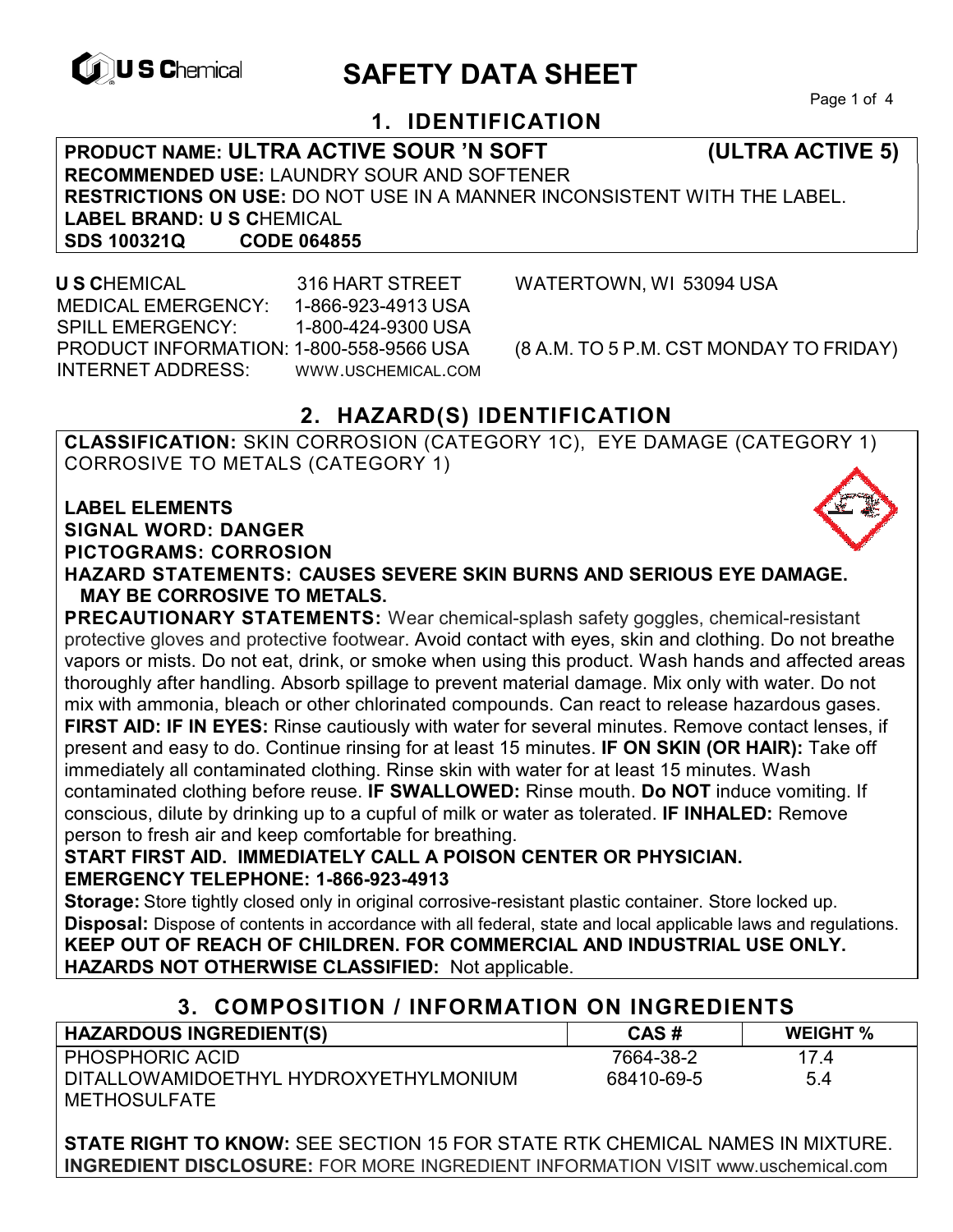### **4. FIRST-AID MEASURES** Page 2 of 4

**IF IN EYES:** RINSE CAUTIOUSLY WITH WATER FOR SEVERAL MINUTES. REMOVE CONTACT LENSES, IF PRESENT AND EASY TO DO. CONTINUE RINSING FOR AT LEAST 15 MINUTES. **IF ON SKIN (OR HAIR):** TAKE OFF IMMEDIATELY ALL CONTAMINATED CLOTHING. RINSE SKIN WITH WATER FOR AT LEAST 15 MINUTES. WASH CONTAMINATED CLOTHING BEFORE REUSE. **IF SWALLOWED:** RINSE MOUTH. **Do NOT** INDUCE VOMITING. IF CONSCIOUS, DILUTE BY DRINKING UP TO A CUPFUL OF MILK OR WATER AS TOLERATED. **IF INHALED:** REMOVE PERSON TO FRESH AIR AND KEEP COMFORTABLE FOR BREATHING. **START FIRST AID. IMMEDIATELY CALL A POISON CENTER OR PHYSICIAN. EMERGENCY TELEPHONE: 1-866-923-4913**

**MOST IMPORTANT SYMPTOMS / EFFECTS:** CAUSES SEVERE SKIN BURNS AND SERIOUS EYE DAMAGE. MAY CAUSE BLINDNESS WITHOUT IMMEDIATE FIRST AID. HARMFUL IF SWALLOWED. CAUSES BURNS AND SERIOUS DAMAGE TO MOUTH, THROAT AND STOMACH. CORROSIVE TO ALL BODY TISSUES.

**MEDICAL CONDITIONS AGGRAVATED:** NONE KNOWN.

**NOTE TO PHYSICIAN:** CALL 1-866-923-4913 FOR EXPOSURE MANAGEMENT ASSISTANCE.

## **5. FIRE-FIGHTING MEASURES**

**CHEMICAL HAZARDS:** CORROSIVE. NON-FLAMMABLE. **COMBUSTION PRODUCT HAZARDS:** OXIDES OF CARBON AND OTHER FUMES. **METHODS:** SELECT EXTINGUISHER AND METHODS BASED ON FIRE SIZE AND TYPE. **EQUIPMENT:** WEAR SCBA AND FULL PROTECTIVE GEAR AS CONDITIONS WARRANT. **NFPA RATING:** HEALTH-3/FLAMMABILITY-0/ INSTABILITY-0/SPECIAL HAZARD-N.AP. **SUITABLE EXTINGUISHERS:** WATER, DRY CHEMICAL, CO2 OR FOAM SUITABLE FOR FIRE. **UNSUITABLE EXTINGUISHERS:** NO RESTRICTIONS BASED ON CHEMICAL HAZARDS.

# **6. ACCIDENTAL RELEASE MEASURES**

**PERSONAL PRECAUTIONS:** EVACUATE UNPROTECTED PERSONNEL FROM AREA. WEAR PERSONAL PROTECTION INCLUDING RUBBER BOOTS. SEE SECTION 8. VENTILATE AREA IF NEEDED. BE CAREFUL NOT TO SLIP. WASH THOROUGHLY AFTER CLEAN-UP. **ENVIRONMENTAL PRECAUTIONS:** PREVENT SPILL FROM ENTERING DRAIN, STORM SEWER OR SURFACE WATERWAY. PREVENT WATER AND SOIL CONTAMINATION. **CLEAN-UP METHODS:** SMALL SPILLS MAY BE WIPED UP AND RINSED WITH WATER. FOR LARGER SPILLS, DIKE TO CONTAIN. PUMP TO LABELED CONTAINER OR ABSORB SPILLAGE AND SCOOP UP WITH INERT ABSORBENT MATERIAL. AFTER SPILL COLLECTION, RINSE AREA WITH WATER AND FOLLOW WITH NORMAL CLEAN-UP PROCEDURES.

# **7. HANDLING AND STORAGE**

**HANDLING:** FOLLOW ALL LABEL DIRECTIONS. INSTRUCT PERSONNEL ABOUT PROPER USE, HAZARDS, PRECAUTIONS, AND FIRST AID MEASURES. AVOID INHALATION, INGESTION, AND CONTACT WITH SKIN, EYES AND CLOTHING. DO NOT TASTE OR SWALLOW. REMOVE AND WASH CONTAMINATED CLOTHING AND FOOTWEAR BEFORE REUSE. PRODUCT RESIDUE MAY REMAIN IN EMPTY CONTAINERS. HANDLE CAREFULLY TO AVOID DAMAGING CONTAINER.

**STORAGE:** STORE TIGHTLY CLOSED ONLY IN ORIGINAL CORROSIVE-RESISTANT PLASTIC CONTAINER. STORE LOCKED UP. STORE AT AMBIENT TEMPERATURES IN A DRY AREA OUT OF DIRECT SUNLIGHT. PROTECT FROM FREEZING. ROTATE STOCK REGULARLY. KEEP AWAY FROM FOOD AND DRINK. KEEP OUT OF REACH OF CHILDREN.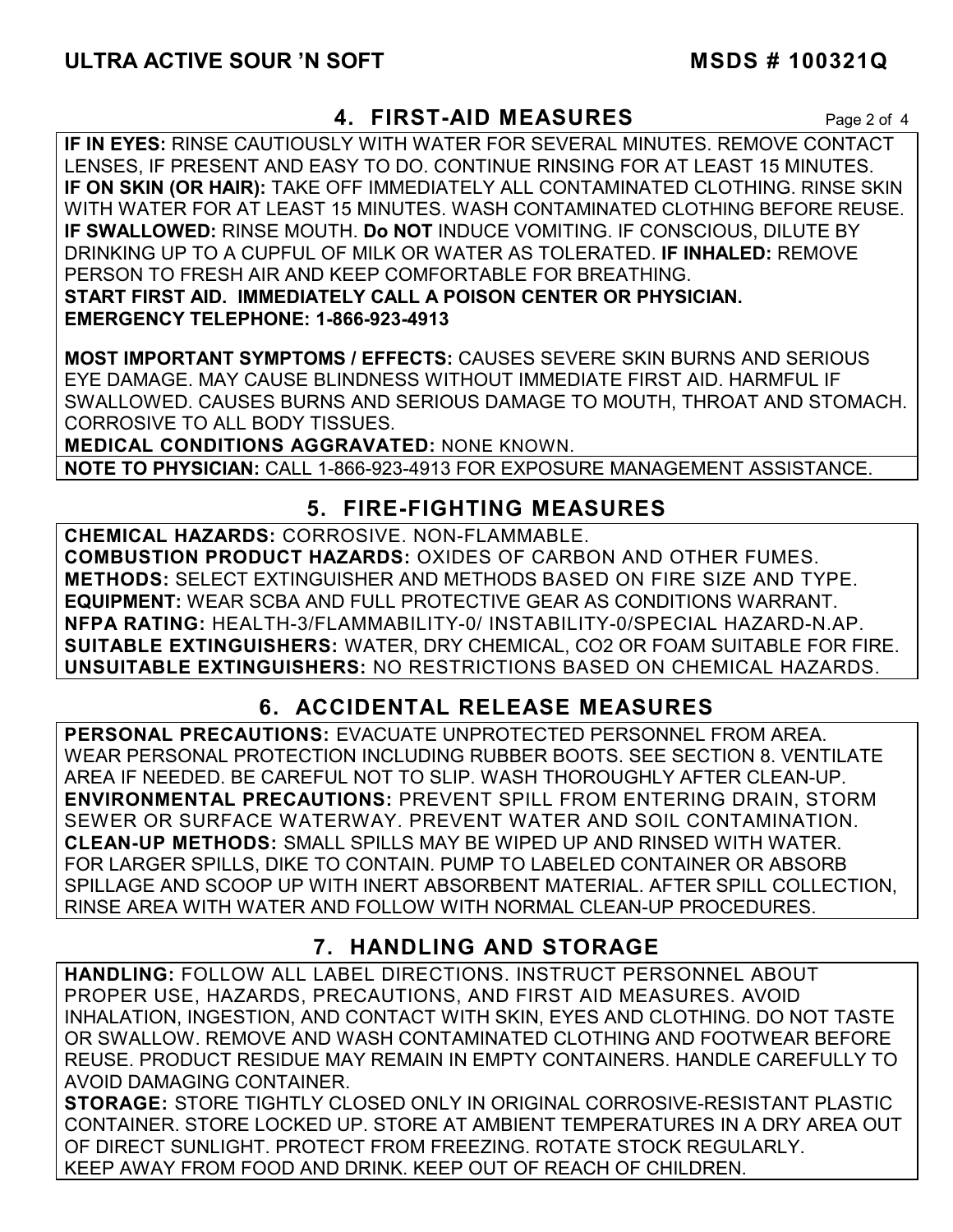### ULTRA ACTIVE SOUR 'N SOFT MSDS # 100321Q **8. EXPOSURE CONTROLS / PERSONAL PROTECTION** Page 3 of 4

**EXPOSURE LIMITS:**

PHOSPHORIC ACID = 1 MG/M3 TWA, 3 MG/M3 STEL (ACGIH), 1 MG/M3 TWA (OSHA) DITALLOWAMIDOETHYL HYDROXYETHYLMONIUM METHOSULFATE = NONE **ENGINEERING CONTROLS:** GENERAL ROOM VENTILATION IS TYPICALLY ADEQUATE.

#### **PERSONAL PROTECTION**

**EYES:** CHEMICAL-SPLASH SAFETY GOGGLES.

**HANDS:** CHEMICAL-RESISTANT PROTECTIVE GLOVES (NITRILE, NEOPRENE OR RUBBER). **RESPIRATORY:** NIOSH/MSHA CERTIFIED RESPIRATOR IF EXPOSURE LIMITS ARE EXCEEDED. **FEET:** PROTECTIVE FOOTWEAR.

**BODY:** SUITABLE PROTECTIVE CLOTHING.

**HYGIENE MEASURES:** HANDLE IN ACCORDANCE WITH GOOD INDUSTRIAL HYGIENE AND SAFETY PRACTICE. TAKE OFF IMMEDIATELY ALL CONTAMINATED CLOTHING AND WASH IT BEFORE REUSE. WASH HANDS AND AFFECTED AREAS THOROUGHLY AFTER HANDLING. PROVIDE SUITABLE FACILITIES FOR QUICK DRENCHING OR FLUSHING OF THE EYES AND BODY IN CASE OF CONTACT OR SPLASH HAZARD.

### **9. PHYSICAL AND CHEMICAL PROPERTIES**

| APPEARANCE: OPAQUE BLUE LIQUID         | <b>AUTO-IGNITION TEMPERATURE: N.AV.</b>         |
|----------------------------------------|-------------------------------------------------|
| <b>ODOR: FLORAL</b>                    | <b>DECOMPOSITION TEMPERATURE: N.AV.</b>         |
| pH CONCENTRATE: BELOW 2.0 (ACIDIC)     | <b>EXPLOSIVE LIMITS (LEL/UEL): NONE</b>         |
| pH READY-TO-USE: N.AP.                 | <b>EVAPORATION RATE: N.AV.</b>                  |
| pH @ USE DILUTION: N.AV.               | FLAMMABILITY (SOLID, GAS): N.AP.                |
| <b>PHYSICAL STATE: LIQUID</b>          | <b>FLASH POINT: NONE</b>                        |
| <b>RELATIVE DENSITY (WATER): 1.100</b> | INITIAL BOILING POINT/RANGE: N.AV.              |
| <b>SOLUBILITY (WATER): MODERATE</b>    | <b>MELTING POINT/FREEZING POINT: N.AV.</b>      |
| VAPOR PRESSURE: N.AV.                  | <b>ODOR THRESHOLD: N.AV.</b>                    |
| VAPOR DENSITY: N. AV.                  | <b>PARTITION COEFF. (N-OCTANOL/WATER): N.AV</b> |
| <b>VISCOSITY: NON-VISCOUS</b>          | <b>OTHER: N.AV.</b>                             |

# **10. STABILITY AND REACTIVITY**

**REACTIVITY:** MIXING WITH INCOMPATIBLES CAN RELEASE HEAT + HAZARDOUS GASES. **CHEMICAL STABILITY:** STABLE.

**POSSIBILITY OF HAZARDOUS REACTIONS:** SEE REACTIVITY. WILL NOT POLYMERIZE. **CONDITIONS TO AVOID:** TEMPERATURES BELOW 35°F (1.6°C) OR ABOVE 120°F (49°C). **MATERIALS TO AVOID:** BLEACH, METAL AND OTHER CLEANERS. MIX ONLY WITH WATER. **HAZARDOUS DECOMPOSITION PRODUCTS:** NONE UNDER NORMAL CONDITIONS.

# **11. TOXICOLOGICAL INFORMATION**

**ROUTES OF EXPOSURE:** EYES, SKIN, INGESTION, INHALATION. **INFORMATION ON ROUTES OF EXPOSURE:** NO LC50/LD50 TEST DATA ON MIXTURE. **ACUTE EFFECTS /SYMPTOMS**: CORROSIVE TO ALL BODY TISSUES.  **EYES:** CAUSES SERIOUS EYE DAMAGE. MAY CAUSE PAIN, REDNESS AND WATERING.  **SKIN:** CAUSES SEVERE SKIN BURNS. MAY CAUSE DELAYED PAIN, REDNESS AND BLISTERING. **INGESTION:** CAUSES BURNS AND SERIOUS DAMAGE TO MOUTH, THROAT AND STOMACH. **INHALATION:** MAY CAUSE CORROSIVE EFFECTS TO NOSE, THROAT, AND RESPIRATORY SYSTEM. **CHRONIC / OTHER EFFECTS:** NO REPORTABLE GERM CELL MUTAGENS, SKIN SENSITIZERS, RESPIRATORY SENSITIZERS, REPRODUCTIVE TOXINS OR ASPIRATION HAZARDS. **SPECIFIC TARGET ORGANS (SINGLE/REPEATED):** NONE KNOWN. **NUMERICAL MEASURES OF TOXICITY:** ATEmix (ORAL-RAT) = 8770 MG / KG **CARCINOGENS:** NO REPORTABLE ACGIH, IARC, NTP, OR OSHA CARCINOGENS.